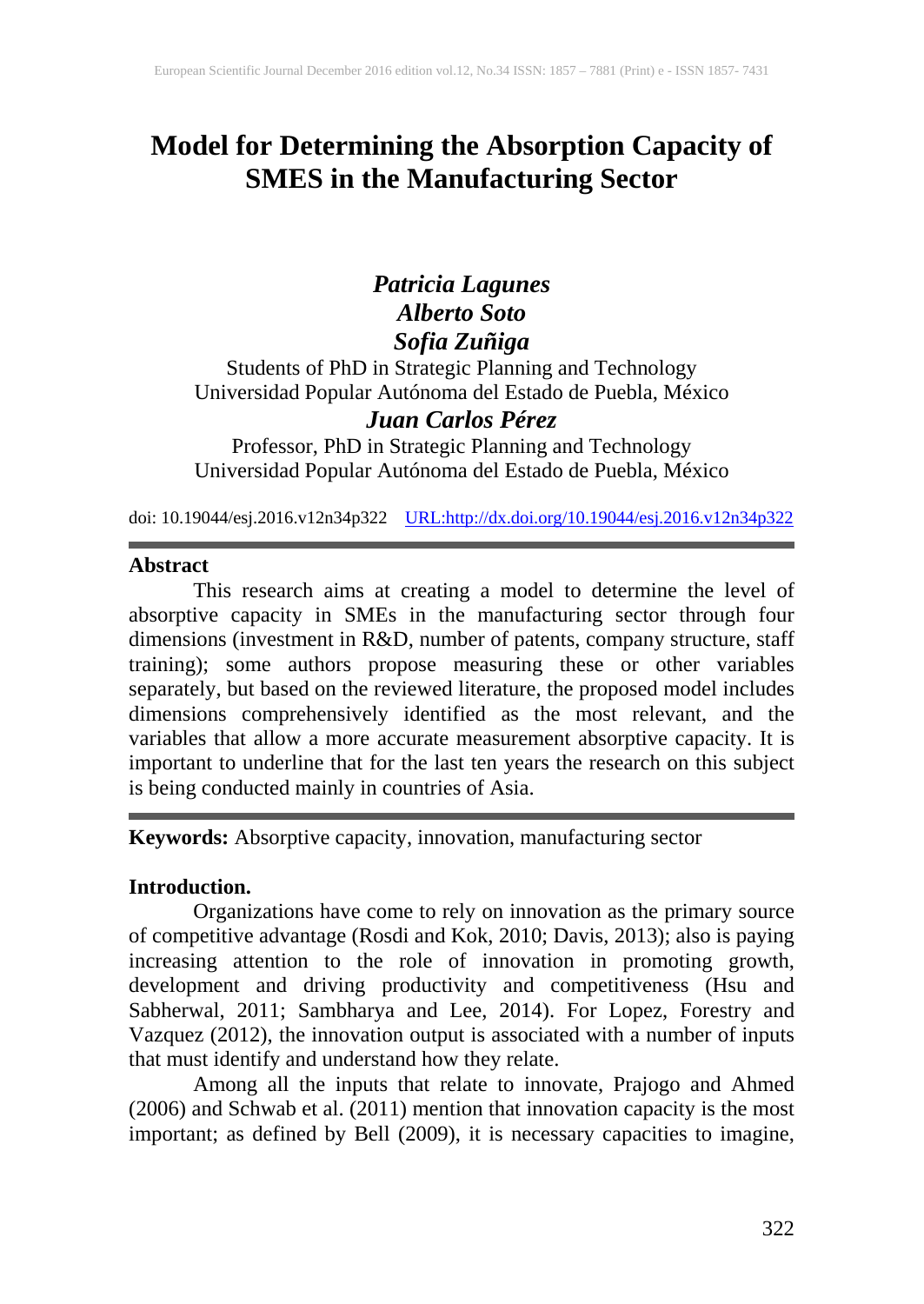develop and implement innovations in products and services the economy produces, and how that occurs.

Obtaining innovative ideas increase the ability of the company to identify, assimilate and exploit the knowledge available outside its borders, increase their absorptive capacity (Vega, Gutierrez and Fernandez, 2009), which directly impacts their innovation ( Hemert, Nijkamp and Masurel, 2013) and the development of new products (Kotabe et al, 2011; Sharif, M., 2012).

The absorptive capacity is one of the most important concepts developed in business research in recent years (Hurtado, A. Gonzalez, C., 2015); because this capacity has influence on the innovative capabilities of the company (Dutse, 2013); Zhixiong and Yuanjian (2010), determined that this concept is critical in attempts made by companies to use external knowledge to promote and maintain continuous innovation. Roshartini, Takim and Nawawi (2011) noted that in the real world, companies cannot assimilate and successfully implement external knowledge without a high level of this ability, which is why worth exploring its variables or critical components.

Despite the evolution of the role within the economy, large and small and medium-sized (SMEs) companies, which has favored the SMEs to have a much more prominent role, when the absorptive capacity was launched between 1990 and 2005, it focused mainly on large companies, but since 2006 there has been increasing interest on the inclusion of SMEs in these studies, because of their importance to the global economy (Jimenez, Angelov and Rao, 2010).

Small and medium enterprises make up more than 99% the business universe in the world (Padilla, 2008), they are considered as one of the main engines of an economy (Philip, 2011).

Regardless of the country in which they are located, SMEs face problems concerning their survival, or to obtain a competitive advantage (Khalique et al., 2011). The failure of these figures are worrying, in the case of Mexico 75% of new businesses are forced to cease operations after two years of activity; in Argentina 93% does not reach the second year and 97% disappear before the fifth; in Spain 80% of these companies go to bankrupt in the first five years; in the United States the average life of companies is six years and more than 30% does not reach the third; in the case of Chile, 25% disappeared in the first year and 66% cease operations in the first four years (Velázquez and Reyna, 2009).

For Philip (2011), the most important factors that influence the success of SMEs include: management and know-how, products and services, the way we do business and cooperation, resources and finance, and the external environment. Khalique et al. (2011), believe that the challenges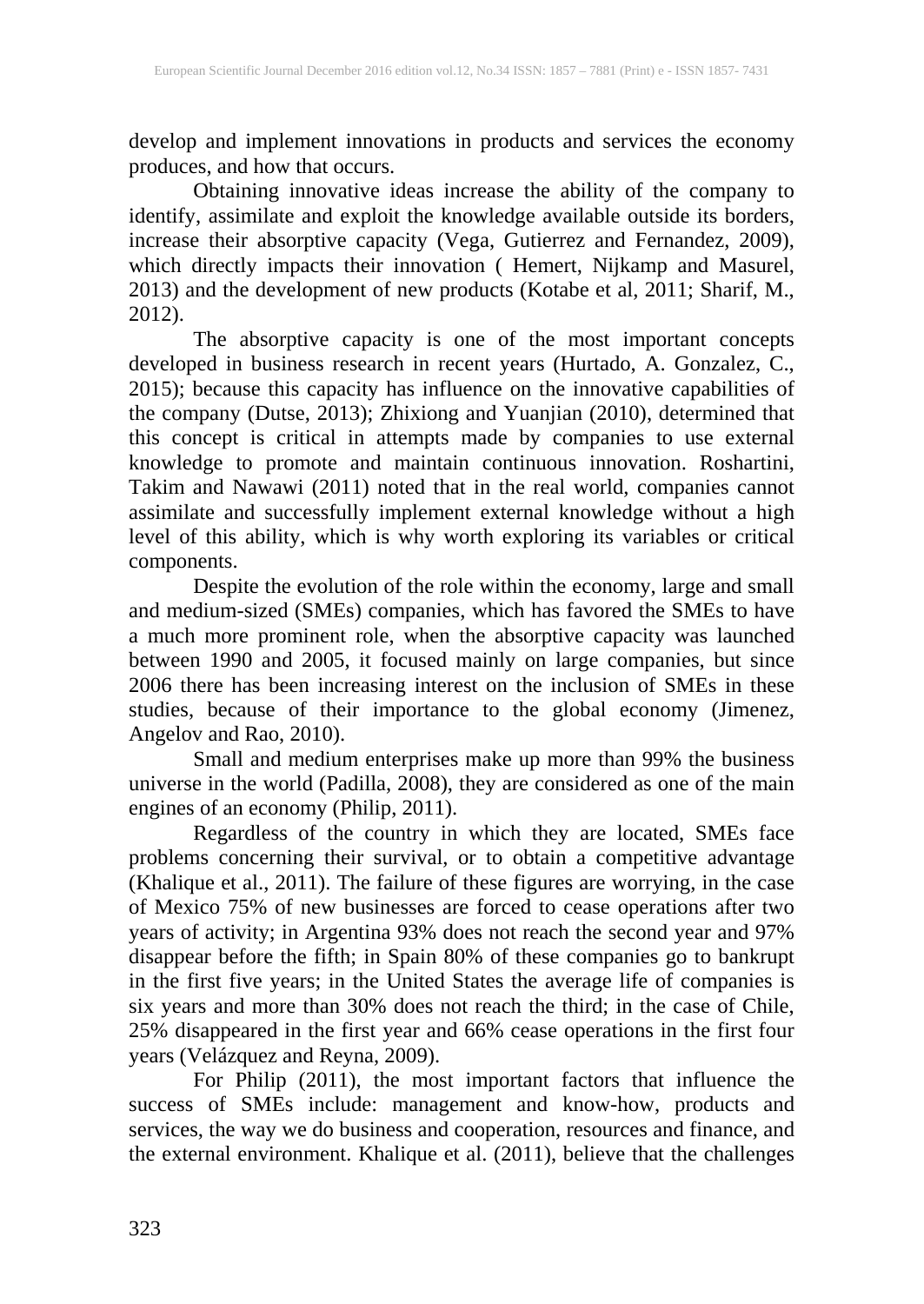we must overcome a company of this type are: the recession, the barrier global supply, low productivity, lack of management skills, lack of funding and access to management and technology, without ignoring intellectual capital as a critical factor for the success of organizations.

Ropega (2011), indicates that the main problems in these organizations include lack of business plan by 21.7%, lack of staff training by 20.4%, particularly in the area of human resources and reduced quality products or services with 34.5%, in the area of technology and innovation.

Dong (2010), states that SMEs cannot develop without technological innovation and stresses the importance of innovation to improve competitiveness in the development of new products and the second innovation. Not only innovation from the technological point of view, but also the integration of cultural innovation, management innovation and technological innovation including technology import, innovation, imitation and independent cooperation of innovation. Spiegel and Marxt (2012), point out that the ability to continuously innovate is widely recognized as one of the basic skills for successful SMEs.

SMEs are more vulnerable to globalization and rapid technological change because of their limited resources, limiting their access to funding sources and their possibilities for recruiting talented human resources. The advantage of their behavior lies in its strengths related to the flexibility, responsiveness to market needs and their ability to meet customer demand. The absorptive capacity of small and medium businesses determines their access to knowledge and plays a key role in their ability to explore and exploit opportunities in their environment (Valentim, Verissimo and Franco, 2015).

Consequently, this study makes a theoretical review of the study on absorptive capacity, analyzing approaches and models that state the importance of absorptive capacity, its impact on innovation and proposals for measurement; after the authors propose a model for measuring the absorptive capacity, and finally in the last section, final reflections are raised as conclusions.

# **Absorptive Capacity Background.**

Li and Chen (2010), the capacity for innovation involves types of resources and skills in the business including technology, strategy, knowledge, processes and organization; with a high level of innovation capacity, the company is able to improve products and processes, develop new ideas and turn them into new products, processes or systems; 7 elements that define emphasizing innovation capacity: 1. Vision and strategy; 2. Harnessing the basis of competition; 3. Organizational intelligence; 4.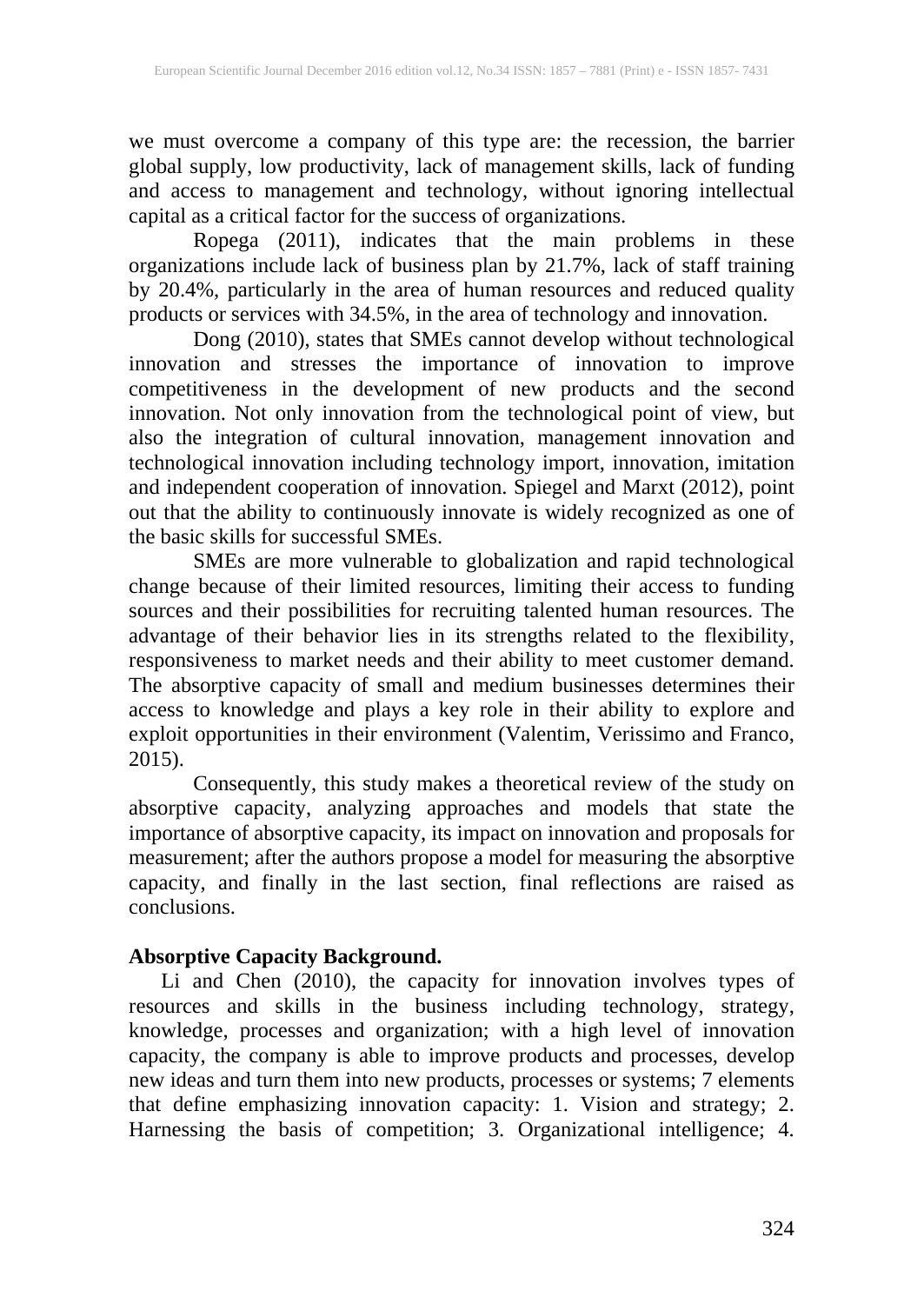Creativity and management ideas; 5. Organizational structures and systems; 6. Culture and climate; 7. Management of technology.

For companies to achieve greater competitiveness through innovation, it is important sharing knowledge and presence of cooperative relations based on knowledge. For this reason, companies must develop their ability to innovate looking for ways to generate and integrate knowledge, i.e. through its own absorptive capacity. This capacity leads to effective innovation processes and recognizes the value of external knowledge for this purpose (Gonzalez and Hurtado, 2014).

The concept of absorptive capacity was introduced by Cohen and Levinthal in an article published in 1990 in order to better understand organizational learning in enterprises; which it was defined as the ability to recognize the value of new external information, assimilate and apply for commercial purposes (Gold, Malhotra and Segars, 2001; Vega, Gutierrez and Fernandez, 2009; Chen and Xu, 2010, Jimenez, Angelov and Rao, 2010; Kotabe et al, 2011; Rodriguez and Brown, 2012; Junni, P. and Sarala, R., 2013; Patel et al, 2014).

Also these authors distinguish between the absorptive capacity at the individual level and the absorptive capacity at the organizational level, and highlighted the role of internal mechanism of the company in promoting communication and relationship between its members as an organizational aspect distinctive their absorptive capacity (Z. and Pandin M. Hutabarat, 2014); emphasizing the cumulative nature of the absorptive capacity and the notion that the company needs appropriate knowledge before using new knowledge (Valentim, Verissimo and Franco, 2015).

For Flower, Oltra and Garcia (2011), the absorptive capacity is one of the fundamental processes of learning in a company as long as reflects its ability to identify, assimilate and exploit knowledge of the environment; therefore, develop and maintain the absorptive capacity is critical for its survival in the long term of an organization.

## **Evolution of the concept of absorptive capacity.**

Zahra and George (2002), reviewed reconceptualized, and extended the concept to see the absorptive capacity as a set of routines and organizational processes by which firms acquire, assimilate, transform and exploit knowledge to produce organizational skills dynamic; This concept has two stages and four dimensions: potential absorptive capacity, which includes the acquisition and assimilation of knowledge and realized absorptive capacity including transformation and exploitation of knowledge.

The absorptive capacity is the ability of the company to use the knowledge that externally possess through three sequential processes: (1) recognition of new knowledge, potentially valuable insights outside the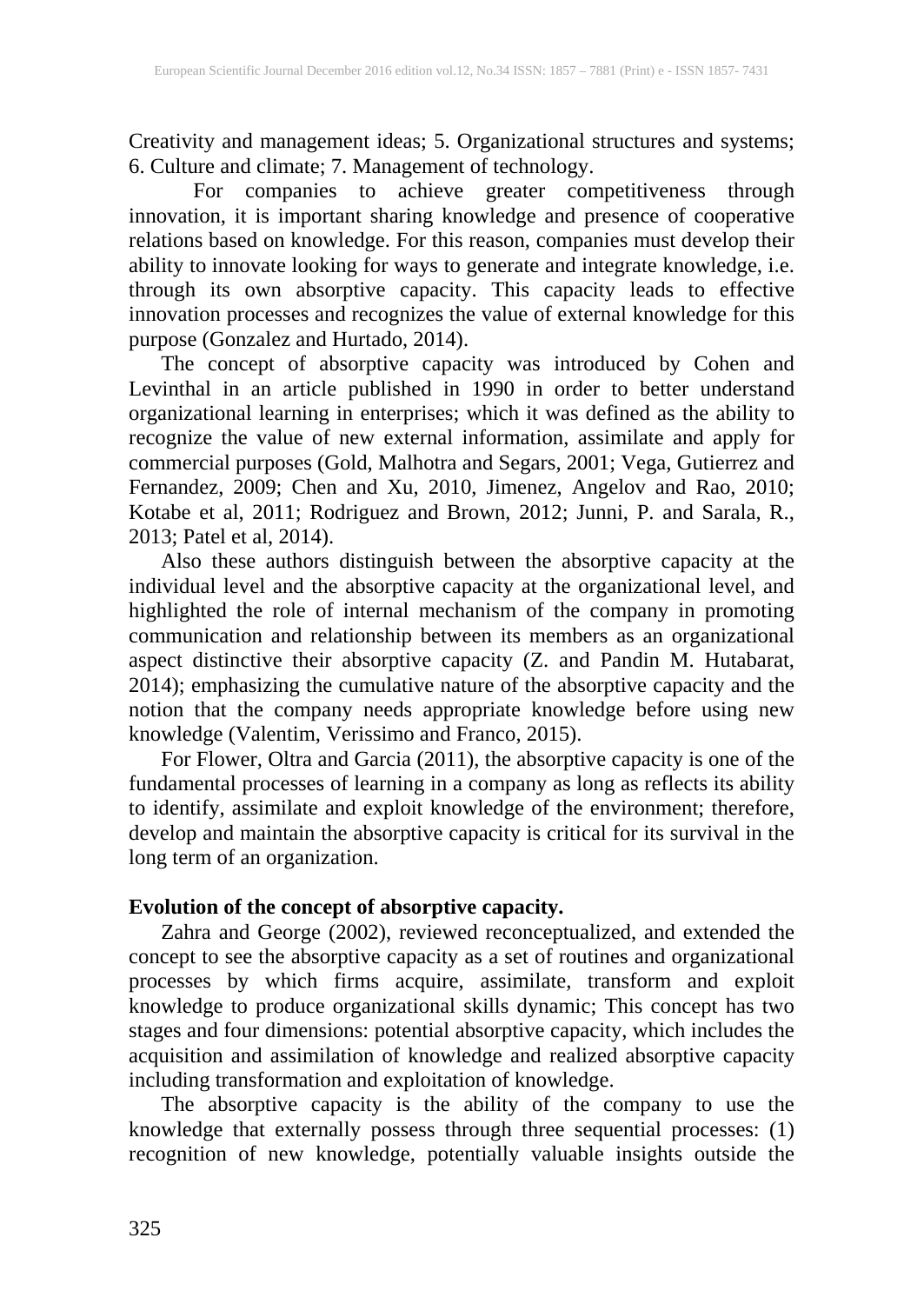company through exploratory learning, (2) assimilation of new valuable knowledge through transformative learning, and (3) the use of the acquired knowledge to create new knowledge and commercial outputs through learning of exploitation (Lane, Koka and Pathak, 2006).

Organizational absorptive capacity depends on the individual skills and skills, and the ability of the organization to transfer knowledge through clearly defined boundaries and subunits fully identified. A higher level of absorptive capacity makes the most dynamic company dedicated to innovation, as it will be more likely to notice and investigate opportunities presented in the environment (Escribano, Fosfuri and Tribó, 2009).

Zhixiong and Yuanjian (2010), determined that knowledge is the key factor to maintain continuous innovation of enterprises in China. They identified the absorptive capacity as a set of skills and knowledge with which the company has to absorb, transform and use external knowledge. As for the absorptive capacity of knowledge, communication and mutual understanding is crucial, so that the structure of the internal organization, cognitive, cultural barriers and other aspects have great influence.

They defined the process of absorptive capacity of knowledge in four stages: 1) Acquisition, defined as the ability to identify and judge the knowledge, 2) Absorption, which involves understanding and interpretation of knowledge, 3) Transformation, in which effectively integrates knowledge and 4) Utilization stage where new knowledge is developed.

Knowledge, as the absorptive capacity, can be analyzed from two aspects: individuals and organizations, so the absorptive capacity of knowledge within the companies depends on the absorbency of knowledge of people and the mechanism to share this knowledge among staff; They conclude that knowledge, and in a practical manner, the absorptive capacity is key for companies to maintain a competitive advantage through innovation and use of external knowledge (ditto).

Anatoliivna (2013), states that the fundamental assumption behind the concept of absorptive capacity is the ability of a company to use the knowledge that exists outside of it depends on the knowledge that the organization has in its interior, including basic skills, language in common, and also the knowledge available through the latest scientific and/or technological developments in a research area.

Patel et al. (2014), stress that the absorptive capacity plays a role in both increasing and managing changes in innovation performance. They divide the absorptive capacity in two stages: 1) the ability of potential absorption involving the acquisition and assimilation of knowledge, helping companies to acquire external knowledge of customers, competitors and suppliers and assimilate the knowledge acquired to facilitate innovations and 2) the performed absorption capacity which involves transformation and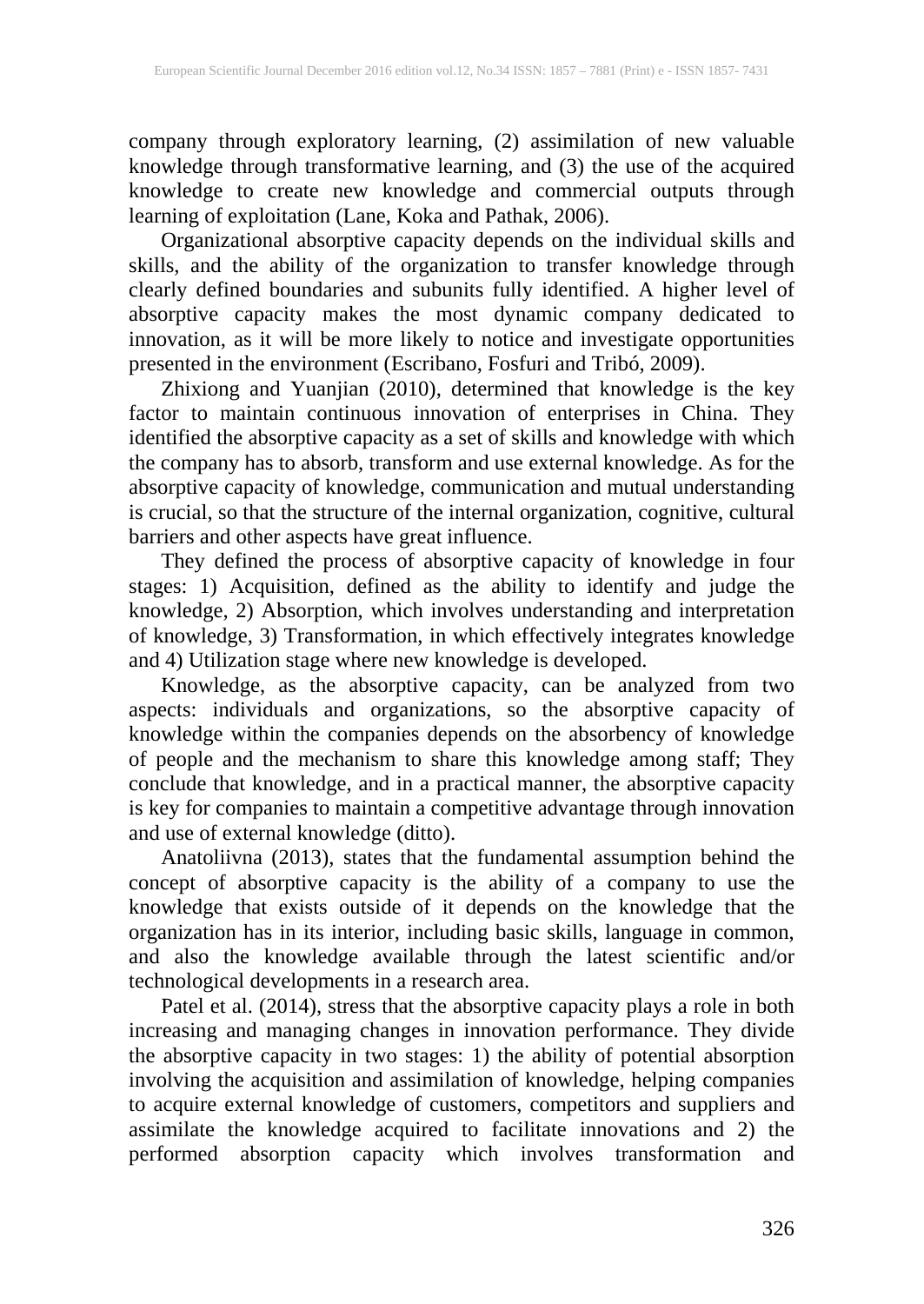exploitation of knowledge that help businesses to effectively utilize the opportunities arising from the increasing diversity of knowledge.

They underline that the ability to acquire and synthesize and assimilate external knowledge within the organization, it is essential for dynamic organizations seeking new solutions to meet the latent needs of customers.

## **Models for measuring the absorptive capacity.**

Ying-chun, Shuxian and Qian (2009), divided the Chinese provinces into two groups according to their capacity to absorb technology, then explore whether the technology side effects of inflows of foreign direct investment depends on the absorptive capacity through the analysis of data recorded between 2003 and 2007.

In this research he identified the variables through which the absorptive capacity would be measured: 1) Number of patent applications per province, 2) Number of patents granted per province, 3) Capital stock by foreign investor at the end of a year, 4) spending on R&D per province, and 5) Population with or above college education. These authors conclude that the spillover effect is greater in the group containing the provinces with greater capacity for technology absorption, indicating the importance of this to influence the behavior of the spread of technology.

Chen and Xu (2010), measured the impact of communicating explicit and tacit knowledge within and across organizational boundaries in their absorptive capacity and competitive advantage. With a sample of 286 companies in China, they concluded that both, the potential absorption capacity as well as the performed absorption capacity are able to contribute to the competitive advantage of companies, and that the mechanisms of interpersonal and external communication have a significant effect on the development of this capacity, confirming the importance of personal interactions and inter-organizational when companies want to tap foreign knowledge.

Jimenez, Angelov and Roa (2010), University of New York, analyzed the evolution of the concept of absorptive capacity, operation and measurement. They determined the different measures absorptive capacity: 1) Measures related to R&D in 39.4% including: R&D, system, expenses, investment, among others, I&D + Patents, Patents, R&D + technical and managerial IT knowledge, 2) organizational structure and the design-related measures 11.3% comprehends: communication in the organization, organizational culture, human assets -skills, motivation, performance- and formalization routines, repetition-, 3) Measures related to network with 11.3% including: suppliers, customers, competitors, universities, alliances, partners customer,, and others, 4) Hybrid measures 38% involving: R&D + Organization, R&D + network, R& D + Organization + Network and Organization + Network.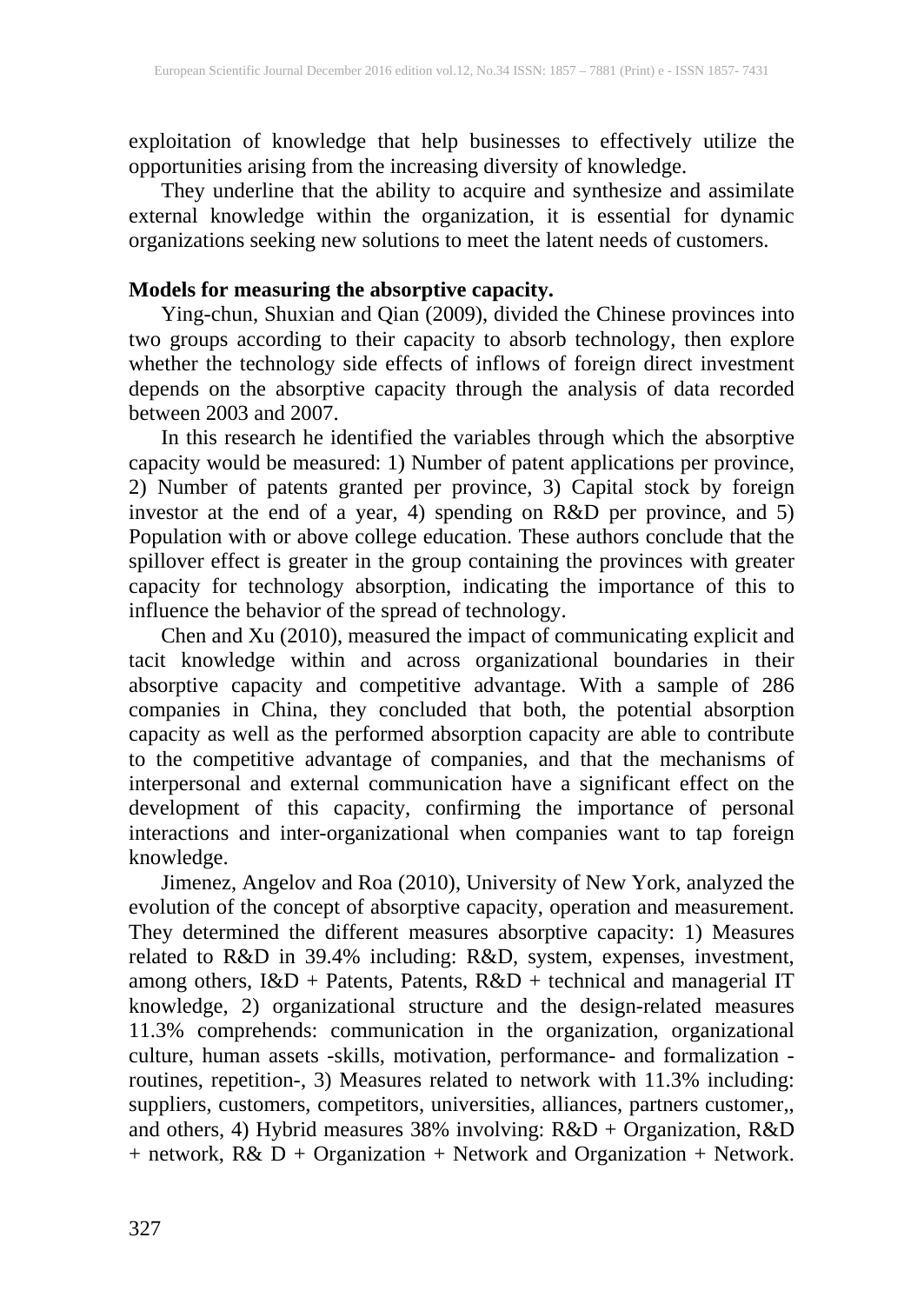They also offer an alternative to the predominant focus on the functional and practical research and development in innovation studies.

Roshartini, Takim and Nawawi (2011) propose a model for measuring absorptive capacity in building organizations in Malaysia, indicating that the absorptive capacity is measured by the ability and motivation of employees; to measure their ability they use performance evaluation and training as critical variables which indicate that invest in formation increases human capital, leading to a positive relationship between training and performance of its employees. As for motivation, they emphasize that the practices in human resource management influence individual performance, providing incentives that lead to appropriate behaviors.

Dutse (2013) obtained the absorptive capacity of companies in Nigeria, measured as a percentage of net profits invested in various technological activities such as R&D, design innovation, acquisition of licensed technologies, staff training and activities development and employment skills; This analysis found that the intensity of investment in the development of the absorptive capacity of companies have a significant effect on the innovative capacities of manufacturing companies in Nigeria Turing sector.

Absorptive capacity exists as two subsets, the potential absorptive capacity refers to the acquisition and assimilation of external knowledge, and the performed absorptive capacity which contemplates processing and exploitation of this knowledge (Anatoliivna, 2013). In addition, three concepts are considered within organizations that are related to the absorbency, the first one is learning, then innovation and finally managerial cognition.

The more knowledge an organization has in an area, the greater is its absorptive capacity, providing there is more learning in that area (ditto), also argues that the absorption of knowledge is easier if staff have knowledge in common in terms of experience, training or personal history. On the other hand it is emphasized that only through collaboration with other elements of the exterior, such as competition, suppliers, universities, customers, among others, can create radical innovations, giving a competitive position in the long term environment, for which the organizations install "vigilantes" who absorb, filter and pass environmental information to relevant groups within the organization.

Anatoliivna (2013), emphasizes the importance of cognitive perspective that directors of companies possess to understand the information environment and reduce complexity through mental maps within managerial cognition, this is translated into a logical dominant direction that influences the organizational form, learning processes and indirectly, the level of absorptive capacity.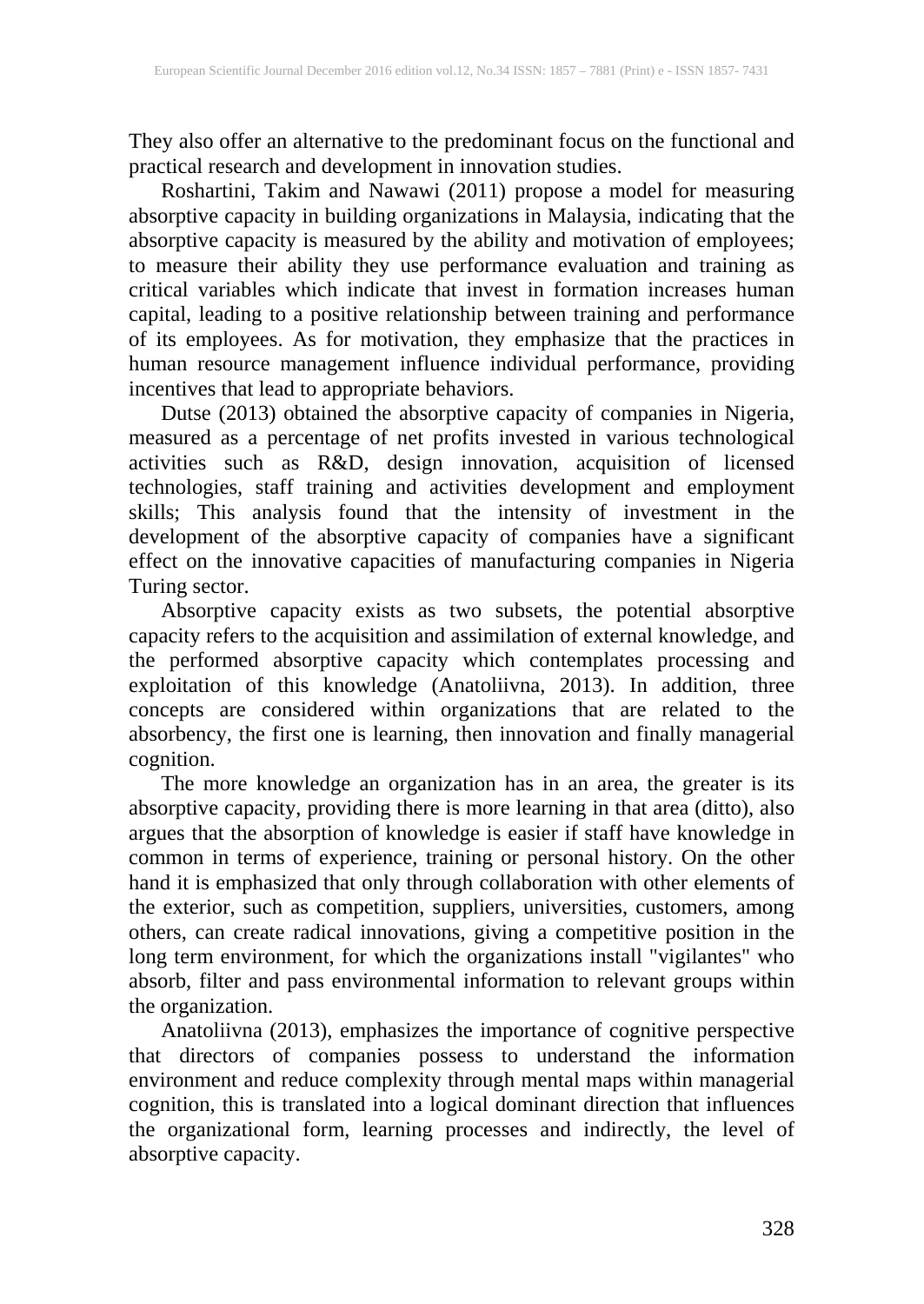The model created by Mustafa and Flanagan (2014), for small and medium enterprises in the construction sector in Australian rural areas which want to implement new technologies, evidence is lacking of a mechanism to carry out the process of technology transfer, so they proposed four main components which are strongly linked:

1. External sources of knowledge: recognizing customers, suppliers, manufacturers and research institutes as enablers and as the source of information/knowledge, and technology for construction companies. At the same time he found that critical information for these take up and use new technology includes: costs, advantages and benefits of technology, types of technology available, how to use technology, necessary skills, safety, security aspects, availability, reliability and technology aspects of mobility for the technology can reach to rural areas. In addition he emphasizes that the level of understanding the provided information impacts on the decision whether acquiring and implementing new technology.

2. Factors that influence the absorptive capacity: grouped according to two categories: factors under control to be overcome - communication and sources of new knowledge, organizational policies, culture, labor training, attitude and motivation of the workforce - and those out of control to be overcome - cost and accessibility, infrastructure, availability and supply, demand, government policies - which must be addressed and overcome so that companies can absorb and advance for the technology implementation.

3. Absorptive capacity process: Company skills to obtain, assimilate, transform and exploit new technology in management levels; and the ability of the workforce in place to implement the technology at the stage of production which identifies the communication or the sources of new knowledge, labor training, motivation and attitude as important factors that influence the ability of absorption of the workforce at the implementation stage.

4. Results of the process. It involves the impact of new technology after implementation phase. The model recognizes the possibility that new technology cannot improve or may even reduce company productivity and performance. If this occurs, the company should evaluate the technology and the whole process undertaken. If the technology implementation has a positive impact, it becomes a learned lesson, and can be considered to use in another project and gain a competitive advantage.

After analyzing the field of nanotechnology Iran, Gholizadeh, Bonyadi, and Moini (2015), determined that the absorptive capacity can be measured if it is divided into two major dimensions: 1. Processes and 2. capabilities, which in turn are influenced by their respective critical factors, exploration, change and use as measuring factors within the dimension of the processes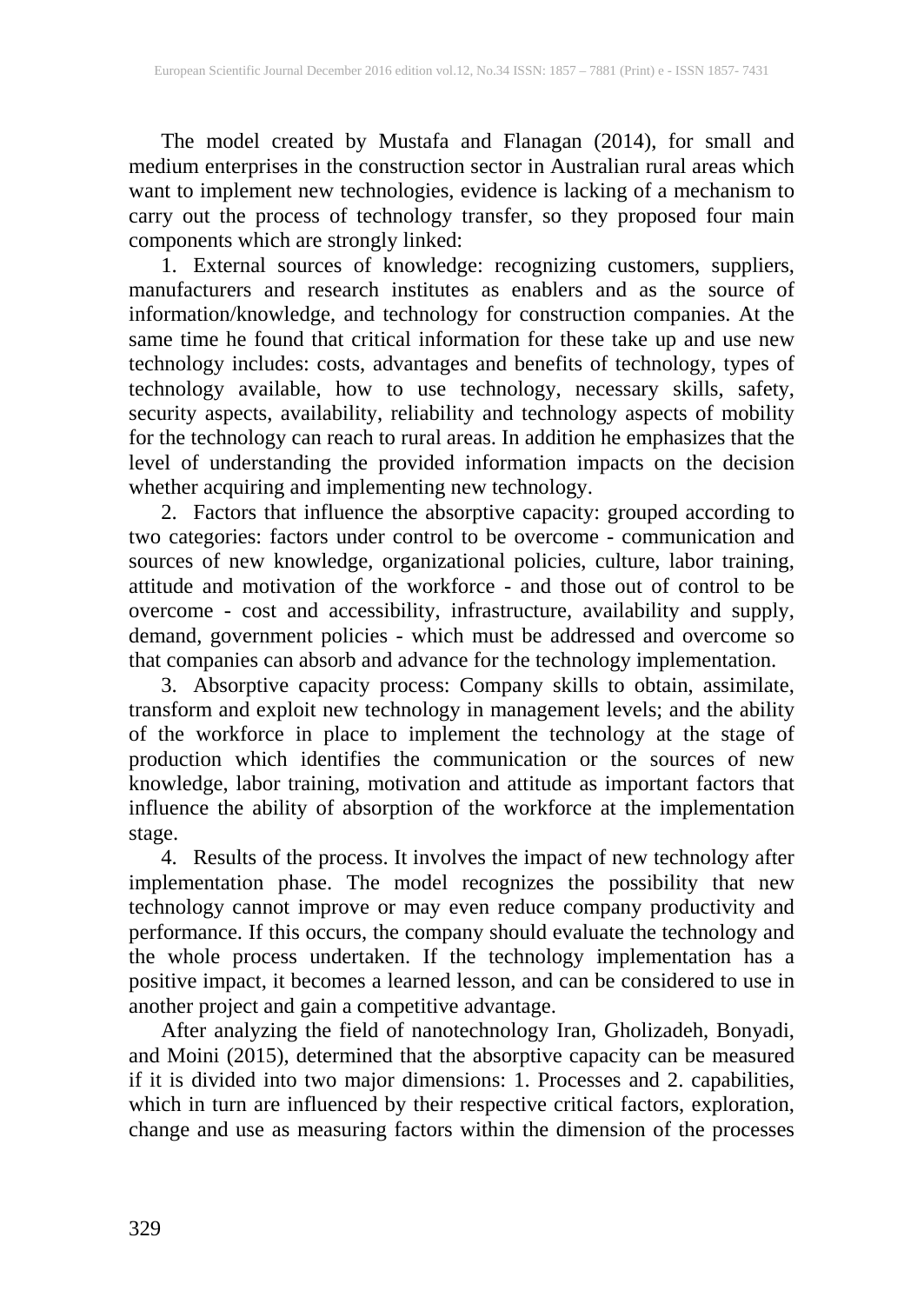being, and within the capabilities are internal and interaction with the external environment.

Valentim, Verrissimo and Franco (2015), identified and categorized the knowledge management practices that Portuguese SMEs can take to develop their absorptive capacity. The knowledge management practices to assess factors analysis of the absorptive capacity were made through 3 dimensional and 4 factors.

Dimension 1: knowledge acquisition integrates collection practices knowledge through competitive intelligence and interinstitutional collaboration with suppliers and customers, and is obtained through Factor 1) knowledge of the company based on competition and Factor 2) knowledge of the company based on the value chain.

Dimension 2: knowledge conversion means transferring the organization knowledge at all levels and absorption of knowledge of business partners and people in the organization is evaluated with Factor 3) conversion of knowledge.

Dimension 3: application of knowledge is based on the use of knowledge to solve new problems, develop new products and services, improve efficiency and set the strategic direction of the company; it is calculated with the Factor 4) application of knowledge.

The authors found differences between manufacturing and service sectors. Services are more concerned about the practices of knowledge conversion than manufacturers, and small companies most interested in all dimensions of absorptive capacity than midsized businesses.

One of the latest models is proposed by Hurtado and Gonzalez (2015), in which it is proposed to measure the absorptive capacity in the manufacturing and services sectors in Colombia, using four dimensions: 1) Acquisition: the ability of a company to capture external, specific knowledge through investment in R & D, investment in technology transfer and investment in machinery and equipment; 2) Assimilation: internalization and dissemination of acquired external knowledge, gained from cooperation with suppliers and customers; 3) Transformation: building new routines, leading to the development of new products and / or processes, which is measured considering the number of people involved in innovation activities, education and training they have and the technical support they receive ; 4) Operation: given the ability to acquire, assimilate, disseminate and transform external knowledge, the company must continue the process of applying this knowledge, obtained by observing innovation in production methods, improving the quality of products or services and number of major innovations in the organization.

Despite the investigations carried out so far to understand and promote innovation in SMEs, it remains an open problem since they are efforts that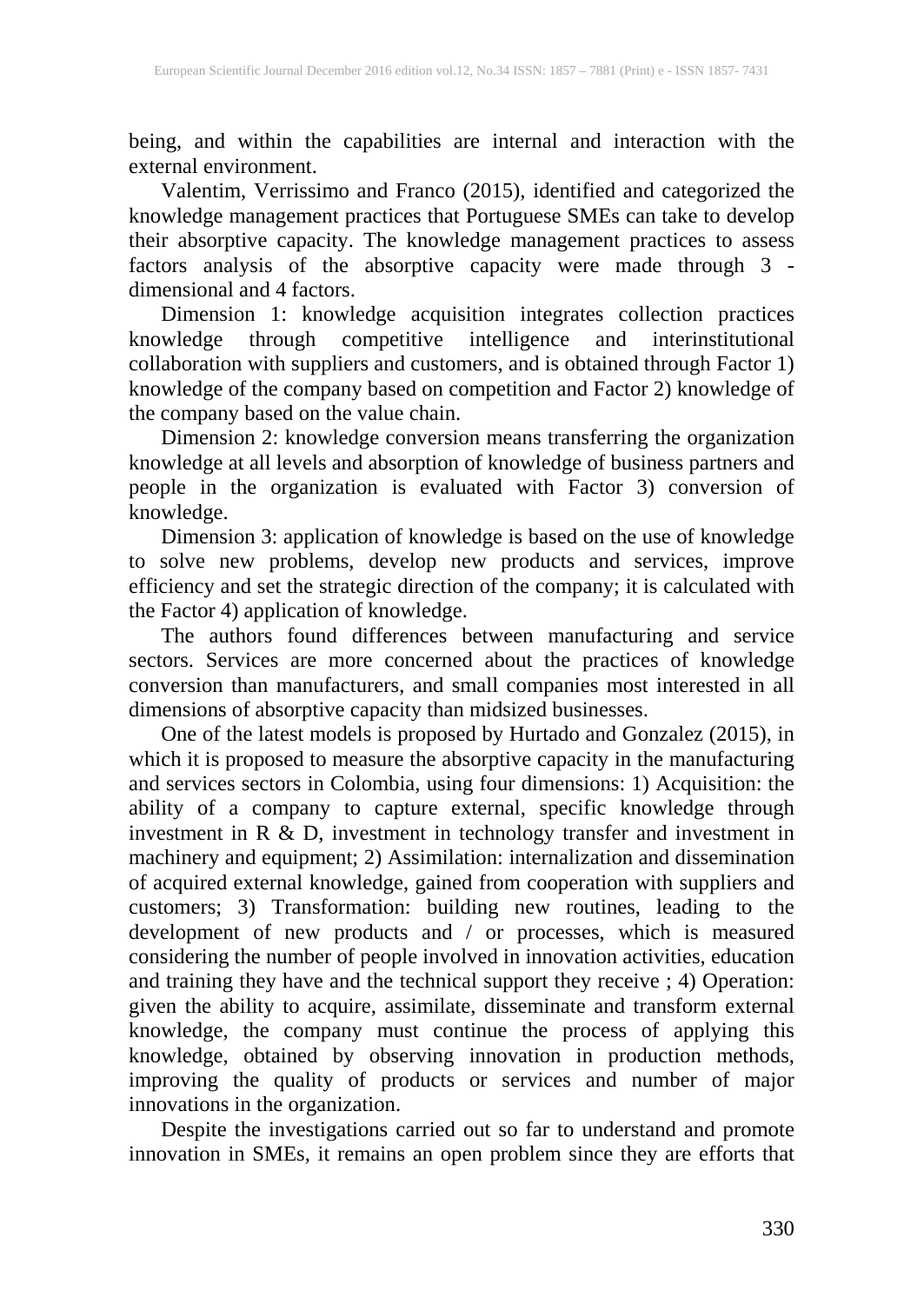address separately the same areas of opportunity; in this study these proposals are intended to contribute to the generation of innovation in these economic units, to achieve this it is proposed to measure the absorptive capacity of the companies that are located within the manufacturing sector, through which it contributes to identify your area of opportunity to increase this capacity.

### **Methodology.**

To perform this study, six databases were analyzed: Wiley Online Library, Institute of Electrical and Electronics Engineering (IEEE), Bussines Source Complete (EBSCO HOST), Association for Computing Machine (ACM), SpringerLink and ScienceDirect, acquiring 80 scientific articles on absorptive capacity, of which 41 were those who contributed to this research, including studies in 22 countries highlighting that the main contribution is being made in Asia at least during the last ten years. Also a summary of models and variables identified on the reviewed literature was structured (Table 1).

| <b>Authors</b>                       | <b>Components</b>                                                   |
|--------------------------------------|---------------------------------------------------------------------|
| Ying-chun, Shuxian<br>and Qian, 2009 | 1) Number of patent applications.                                   |
|                                      | 2) Number of patents granted.                                       |
|                                      | 3) Capital stock by foreign investor per year.                      |
|                                      | 4) R&D Investment                                                   |
|                                      | 5) Population with or above college education.                      |
| Chen and Xu, 2010                    | 1) Potential absorptive capacity.                                   |
|                                      | 2) Absorbency made.                                                 |
|                                      | (Both permeated by the interpersonal, cross - functional and        |
|                                      | external communication)                                             |
|                                      | 1) R&D (R&D Investment, Patents and Technical Staff)                |
|                                      | 2) Organizational Structure (communication and organizational       |
| Jiménez, Angelov                     | structure).                                                         |
| and Roa, 2010                        | 3) The network (suppliers, customers, competitors and alliances).   |
|                                      | 4) Hybrid Measures (R & D Organization R & D + Network + D +        |
|                                      | $I + Network Organization)$ .                                       |
| Roshartini, Takim                    | 1) Capacity of employees (performance evaluation and training).     |
| and Nawawi, 2011                     | 2) Employee motivation (Practices HRM)                              |
| Dutse, 2013                          | 1) Investment in $R & D$                                            |
|                                      | 2) Exclusive innovation                                             |
|                                      | 3) Acquisition of licensed technologies                             |
|                                      | 4) Staff training                                                   |
|                                      | 5) Activities of employment and development of staff skills.        |
| Anatoliivna, 2013                    | 1) Workforce (experience, training or background)                   |
|                                      | 2) External collaboration (competition, suppliers, universities and |
|                                      | customers)                                                          |
| Mustafa and<br>Flanagan, 2014        | 1) external knowledge sources (customers, suppliers, manufacturers  |
|                                      | and research institutes)                                            |
|                                      | 2) Influencing factors (communication, organizational politics,     |

**TABLE 1**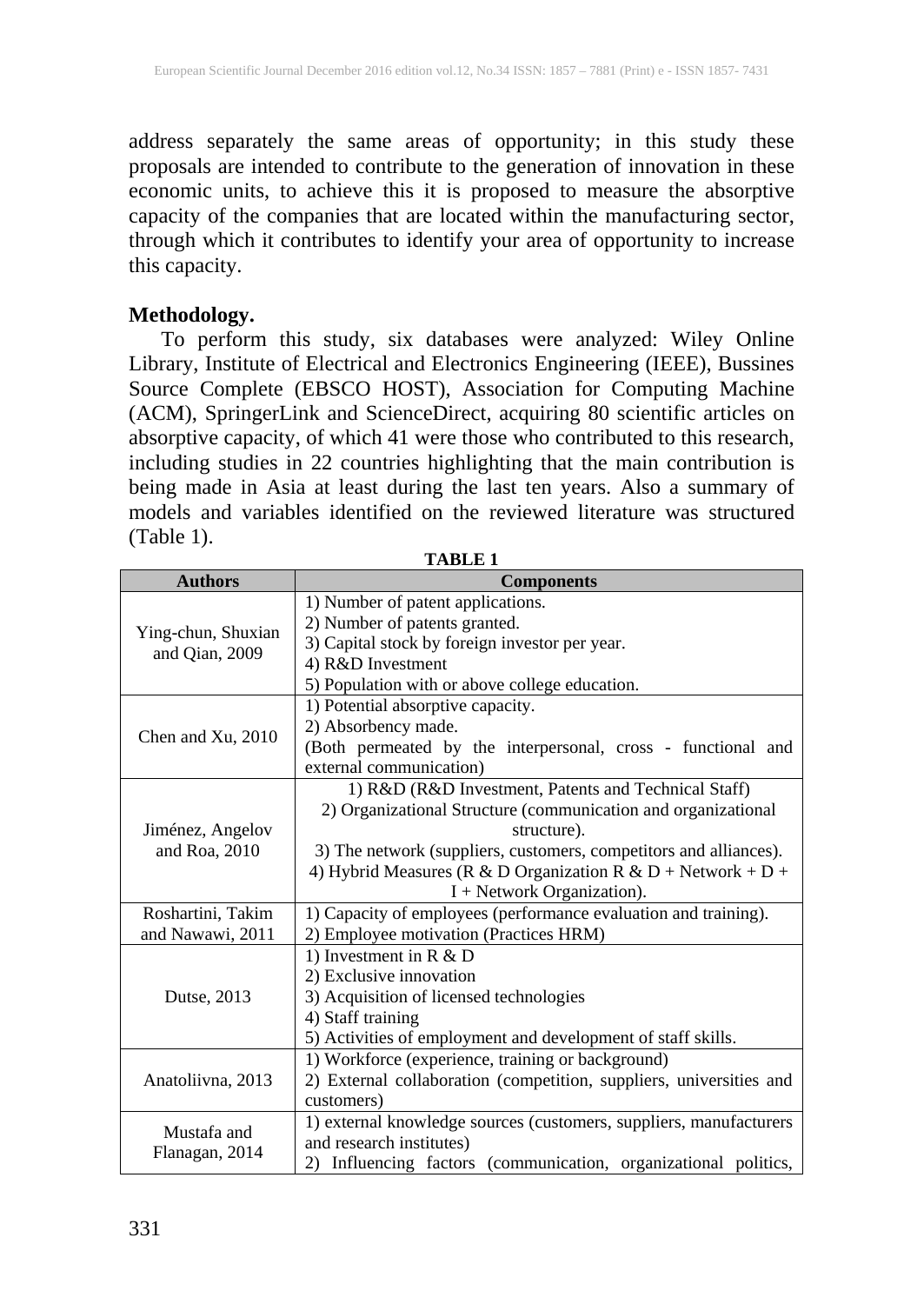|                                          | culture and motivation of the workforce)                           |
|------------------------------------------|--------------------------------------------------------------------|
|                                          | 3) Process (skills of the company and managers to assimilate,      |
|                                          | transform and exploit new technology)                              |
|                                          | 4) Results (impact)                                                |
| Gholizadeh, Bonyadi<br>and Moini, 2015   | 1) Processes (exploration, change, use, maintenance<br>and         |
|                                          | reorganization of knowledge)                                       |
|                                          | Capacities (internal and interaction with the<br>external<br>2)    |
|                                          | environment)                                                       |
| Valentim, Verrissimo<br>and Franco, 2015 | 1) Acquisition (knowledge of the company based on competence       |
|                                          | and based on the value chain)                                      |
|                                          | 2) Conversion (knowledge of partners and their staff)              |
|                                          | 3) Application (use knowledge to solve problems and develop new    |
|                                          | products)                                                          |
| Hurtado and<br>González, 2015            | 1) Acquisition (investment in $R \& D$ , technology transfer,      |
|                                          | machinery and equipment)                                           |
|                                          | 2) Assimilation (Cooperation with suppliers and customers)         |
|                                          | 3) Transformation (new product development, innovation activities, |
|                                          | education and staff training)                                      |
|                                          | 4) Exploitation (innovation in production methods, improving       |
|                                          | quality and number of major innovations)                           |
| Source: Authors, 2016.                   |                                                                    |

After the analysis, a range of proposals were identified to measure the absorptive capacity; however, no comprehensively model includes dimensions identified as the most important, which is why the following model is proposed:

**FIGURE 1 Model for Determining the Absorptive Capacity of SMES in the Manufacturing Sector**

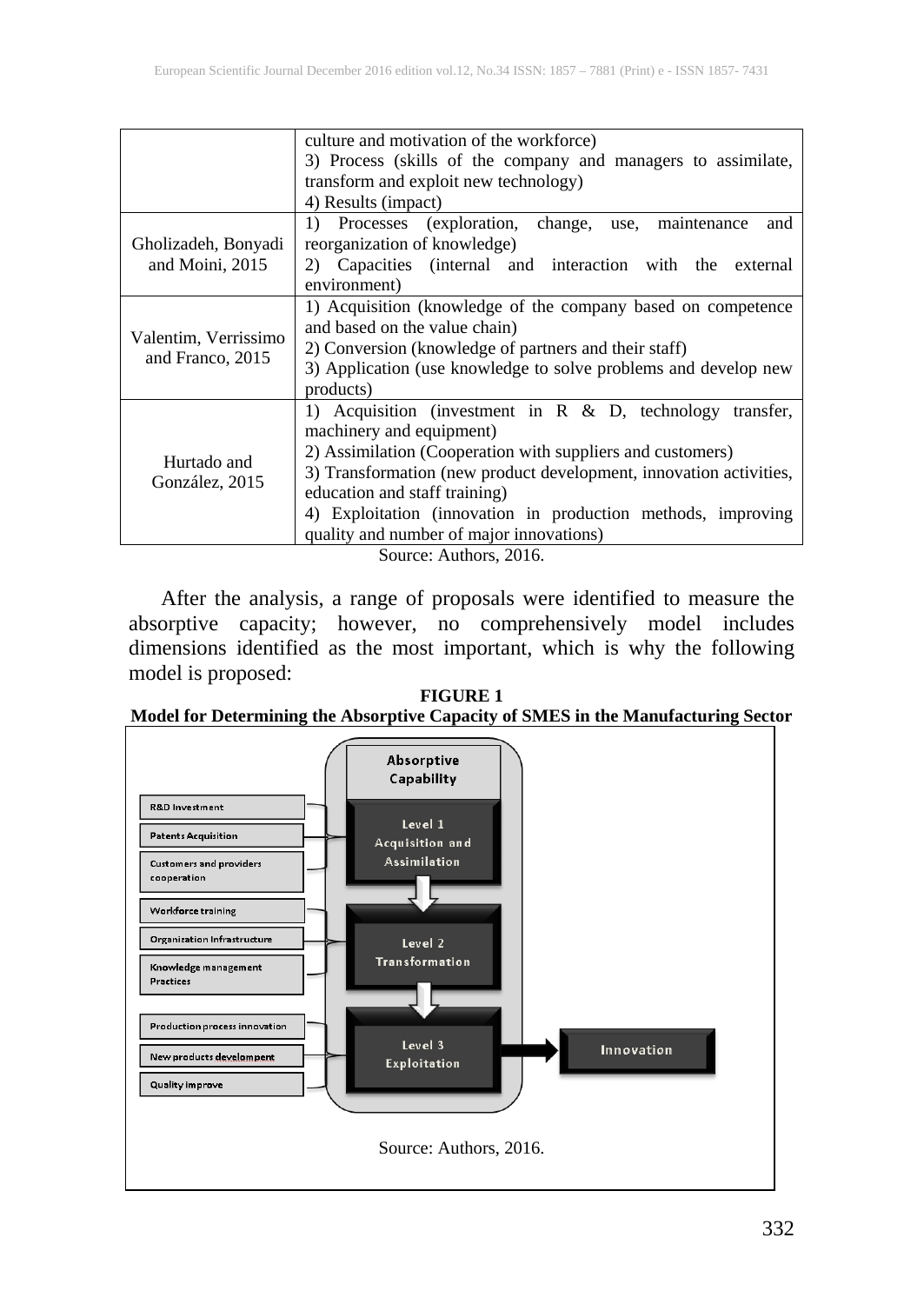According to the proposed model, the absorptive capacity is identified in three levels of maturity, the higher the level, the greater the generation innovation. Each level can be measured by depending on different variables. At the level of acquisition and assimilation are companies that have the ability to capture external knowledge, internalization and dissemination of such knowledge (Lane, Koka and Pathak, 2006) within this stage are considered the variables of investment in  $R \& D$  representing the proportion of capital allocated an organization in  $R \& D$ , between total sales; the acquisition of patent refers to the number of implemented from an external development patents; cooperation with suppliers and customers is given depending on the number of suppliers and customers with whom trade relations (Flor, Oltra and Garcia, 2011) remain.

When the organization is at the level of transformation, are able to create new routines that lead to the development of new products and/or processes, here they are considered factors such as staff training which is measured from the academic degrees, but also They are taken into account certifications and work experience, in addition to the training he has received; the variable structure of the organization focuses on communication in the organization, organizational culture, human assets, motivation, and formalization (Jimenez, Angelov and Rao, 2010); in terms of knowledge management practices, it is measured in three dimensions: degree of acquisition, conversion rate and degree of implementation (Valentim, Verissimo and Franco, 2015).

Within the operating level -the highest level- companies in addition to observe all the above variables also apply innovation in production processes are categorized develop new products and make improvements in quality, measured by the number of innovations implemented in their processes, generating goods and number of implemented in improving the differential characteristics of their products/services respectively (Flower, Oltra and Garcia, 2011) innovations.

#### **Conclusion**

This research is the first part of a study that aims to contribute to the theory and practice of measuring the absorptive capacity of useful knowledge by business organizations. A literature analysis was performed to identify the international presence in this matter; it could be observed that the eastern countries of the emerging Asian bloc -with the exception of Japan, which is rather a pioneer in particularly- China, Indonesia and Malaysia, are the countries that most contributions have made to this study that seeks to guide companies with the aim of improving their competitiveness in the global environment of highly competitive markets. The focus of all these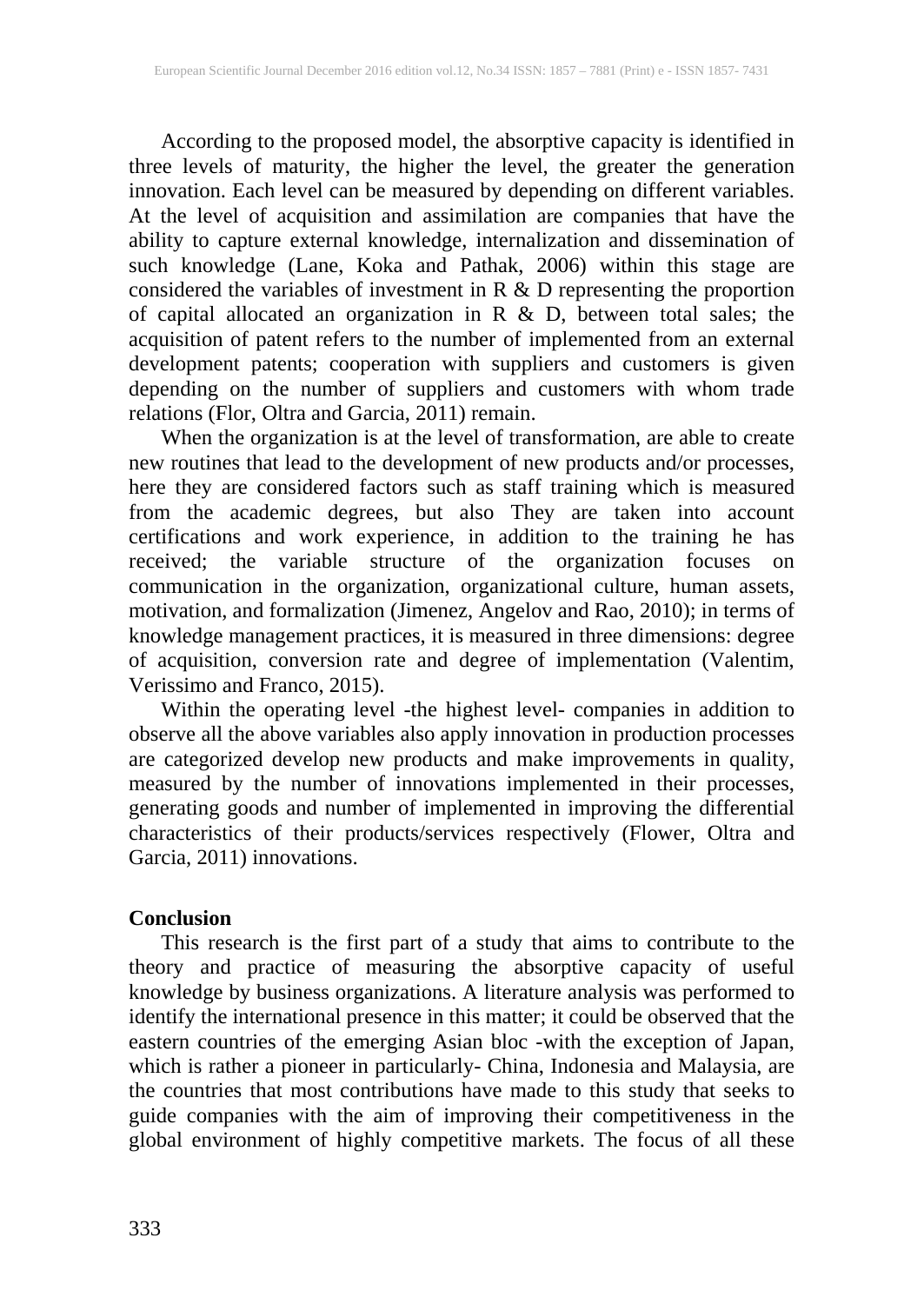contributions from Asia focuses on the absorptive capacity as a tool to increase the innovative capacity in companies. Based on the analysis of these proposed model arises preliminarily, a model that will be more suitable to reality and circumstances of enterprises.

Future work will involve the construction of the measuring instrument based on the variables in Figure No. 1, validating it by taking appropriate criteria studies by Anatoliivna (2013), Dutse (2013), Hurtado, A. Gonzalez, C. (2015) Jimenez, Angelov and Roa (2010), Li and Chen (2010), Roshartini, Takim and Nawawi (2011), Valentim, Verrissimo and Franco (2015) and Ying-chun, Shuxian and Qian (2009); allowing to answer the research question: What is the level of absorptive capacity of SMEs in the manufacturing sector in Mexico?

#### **References:**

- 1. Aguilar, M. and Martínez, K. (2013). *SMEs with the process of globalization.* Observatory of the Latin American Economy.
- 2. Anatoliivna, V. (2013). *Absorptive Capacity in Organizational Theories: Learning, Innovation. Managerial Cognition.* Marketing and Management Innovation, p. 190-198.
- 3. Bell, M. (2009). *Innovation Capabilities and Directions of Development,* STEPS Working Paper 33, Brighton, STEPS Centre.
- 4. Cassia, V. and Ramírez, A. (2006). *Analysis of factors influencing the success of technology transfer from technology institutes to SMEs: the cases of Spain and Brazil. Chile.* Journal of Technology Management & Innovation, p. 57-70.
- 5. Chen, Y. and Xu, E. (2010). *Communicating Explicit and Tacit Knowledge within and across Organizational Borders: Their Impact on Absorptive Capacity and Competitive Advantage.* International Conference on Management Science and Engineering 17th, p. 929- 936.
- 6. Davis, J. P. (2013). *Capturing the Value of Synchronized Innovation.* MIT Sloan Management Review, p. 55-62.
- 7. Dong, B. (2010). *Research on the Independent Innovation and Motivation Mechanism of SMEs in China.* Management and Service Science (MASS), International Conference, p. 1, 4, 24-26.
- 8. Dutse, A. Y. (2013). *Linking absorptive capacity with innovative capabilities: A survey of manufacturing firms in Nigeria.* International Journal of Technology Management and Sustainable Development, p. 167–183.
- 9. Escribano et al. (2008). *Managing external knowledge flows: The moderating role of absorptive capacity.* Elsevier, p. 96–105.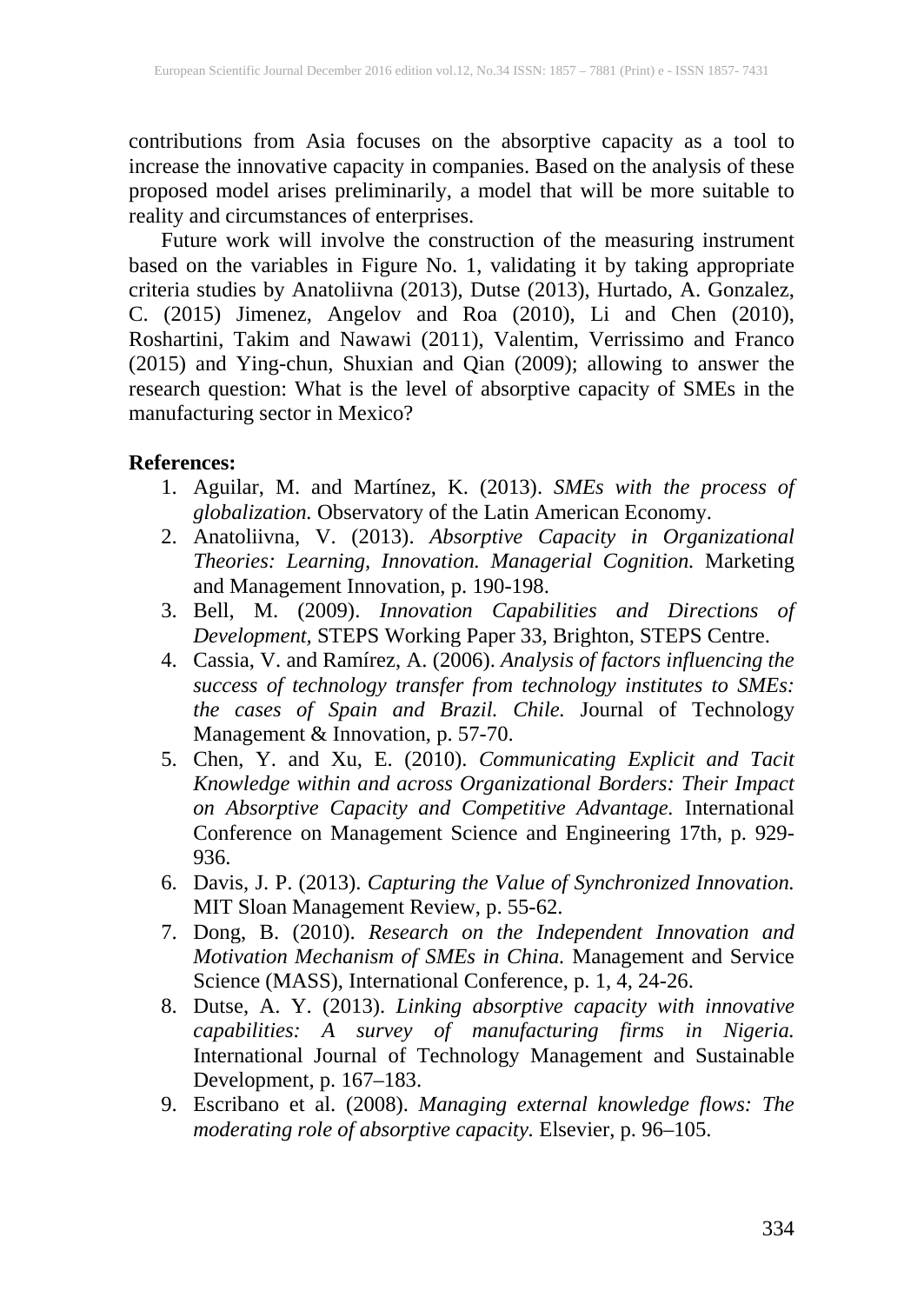- 10. Flor et al. (2011). *The relationship between the absorption capacity of external knowledge and business strategy: an exploratory analysis.* European Journal of Management and Business Economics, p. 69-88.
- 11. Gholizadeh et al. (2015). *Proposing a model for absorptive capacity of technology.* International Journal of Engineering and Technology, p. 113-124.
- 12. Gold et al. (2001). *Knowledge Management: An Organizational Capabilities Perspective.* Journal of Management Information Systems, p. 185-214.
- 13. González, C. and Hurtado, A. (2014). *Influence of the absorption capacity on innovation: an empirical analysis in Colombian SMEs.* Elsevier, p. 277–286.
- 14. Hsu, I., and Sabherwal, R. (2011). *From Intellectual Capital to Firm Performance: The Mediating Role of Knowledge Management Capabilities.* IEEE Transactions on Engineering Management, p. 626-642.
- 15. Hurtado, A. and González, C. (2015). *Measurement of knowledge absorptive capacity: An estimated indicator for the manufacturing and service sector in Colombia.* Journal Globalization, Competitiveness and Governability.
- 16. Hutabarat Z. and Pandin M. (2014). *Absorptive Capacity of Business Incubator for SME's Rural Community Located in Indonesia's Village*. Procedia Social and Behavioral Sciences 115, p. 373 – 377.
- 17. Jimenez et al. (2010). *Service Absorptive Capacity: Its Evolution and Implications for Innovation.* Technology Management for Global Economic Growth (PICMET), p. 18-22.
- 18. Junni, P. and Sarala, R. (2013). *The Role of Absorptive Capacity in Acquisition Knowledge Transfer*. International Business Review, p. 419-438.
- 19. Khalique et al. (2011). *Challenges Faced by the Small and Medium Enterprises (SMEs) in Malaysia*. International Journal of Current Research, p. 398-401.
- 20. Kotabe et al. (2011). *Managerial ties, knowledge acquisition, realized absorptive capacity and new product market performance of emerging multinational companies: A case of China.* Journal of World Business, p. 166–176.
- 21. Lane et al. (2006). *The reification of absorptive capacity: a critical review and rejuvenation of the construct*. Academy of Management Review, p. 833–863.
- 22. Li and Chen. (2010). *The effects of Innovation Capacity on New Product Development Performance: the evidence of Zhejiang*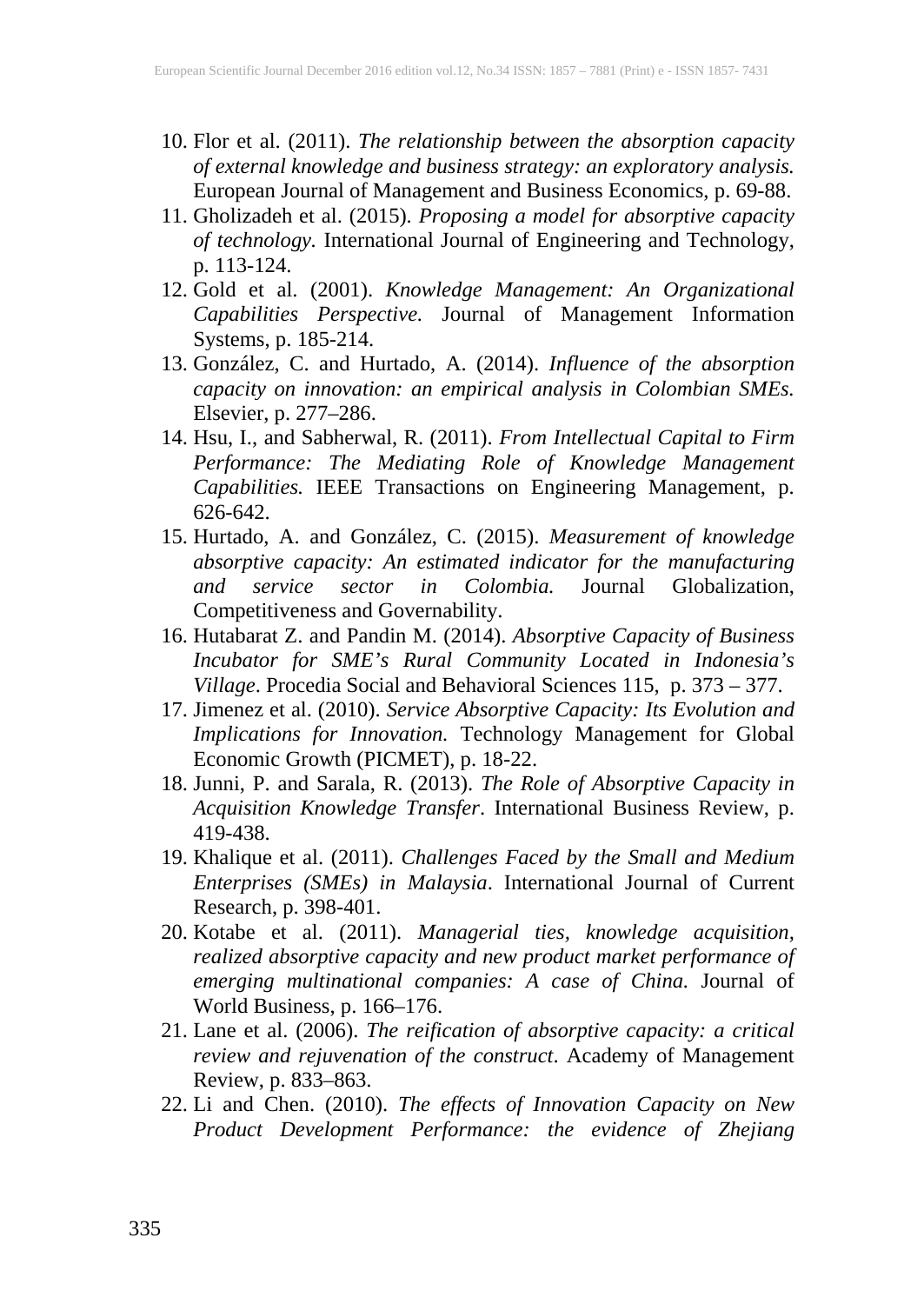*Province' SMEs*. Management and Service Science (MASS), International Conference, p.1,5, 24-26.

- 23. López et al. (2012). *What a company needs to innovate? Research, experience and persistence*. European Journal of Management and Business Economics, p. 266-281.
- 24. Mustafa E. and Flanagan R. (2014). *Model of Absorptive Capacity and Implementation of New Technology for Rural Construction SMEs.* Australasian Journal of Construction Economics and Building Conference Series, p. 19-26.
- 25. Padilla, S. H. (2008). *Technological knowledge: the challenge for SMEs in Mexico.* Economy and Society, p. 11-26.
- 26. Patel et al. (2014). *Entrepreneurial Orientation-as-Experimentation and Firm Performance: The Enabling Role of Absorptive Capacity.* Strategic Management Journal.
- 27. Philip, M. (2011). *Factors Affecting Business Success of Small & Medium Enterprises (SMEs).* Amity Global Business Review, p. 118- 136.
- 28. Prajogo, D. I. and Ahmed, P. K. (2006). *Relationships between innovation stimulus, innovation capacity, and innovation performance*. R and D Management, p. 499–515.
- 29. Rodríguez and Brown. (2012). *The innovation process in the Mexican tourist accommodation sector.* Studies and perspectives in tourism, p. 1851-1732.
- 30. Ropega, J. (2011). *The Reasons and Symptoms of Failure in SME*. International Advances in Economic Research, p. 476-483.
- 31. Rosdi and Kok. (2010). *A Framework for Human Resource Management in the Knowledge Economy: Building Intellectual Capital and Innovative Capacity*. Human Resource Management in the Knowledge Economy, p. 251-273.
- 32. Roshartini et al. (2011). *Measuring Absorptive Capacity in Technology Transfer (TT) Projects*. Business Innovation and Technology Management (APBITM), p. 328-322.
- 33. Sambharya and Lee. (2014). *Renewing Dynamic Capabilities Globally: An Empirical Study of the World's Largest MNCs*. Management International Review, p. 137–169.
- 34. Schwab et al. (2011). *Strategic Implementation of Open Innovation Methods in Small and Medium-sized Enterprises.* International Conference on Concurrent Enterprising, p. 1-8.
- 35. Sharif, M. N. (2012). *Technological innovation governance for winning the future.* Technological Forecasting and Social Change an International Journal, p. 595-604.